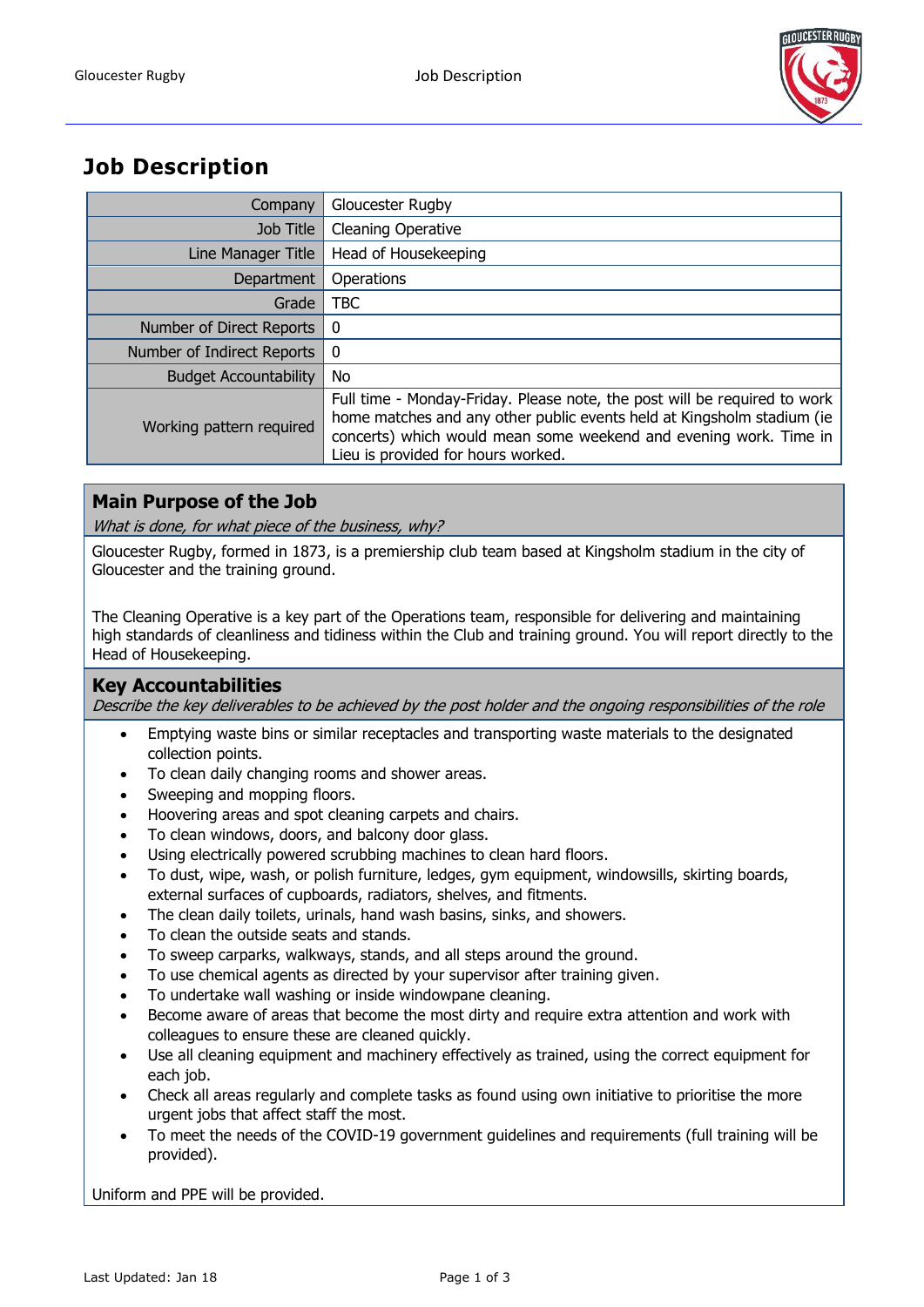#### **Health and Safety at Work**

To comply with the requirements of the Health and Safety at Work Act 1974 and associated legislation, you must adhere to the company's safety rules and procedures and take all reasonable care to protect the safety of yourself and others.

This job description is intended only as a guide to the main responsibilities and is in no way intended to restrict any individual in the performance of other duties as required by the Company.

#### **Qualifications, Experience & Knowledge**

List any academic or practical education required to perform the role. What experience does the position require the job holder to have obtained in past roles within or outside of the organisation that would demonstrate a level of proficiency.

Essential

- Good organisational skills
- Positive attitude and good communication skills
- To be flexible with working hours
- Commitment to delivering a high quality of work
- Confident and tenacious personality, with a strong attention to detail
- Ability to work part of a team and to work independently

# **Further Information**

#### **Application of Knowledge**

#### **Problem Solving & Innovation**

Please highlight the option that best describes the role (mark the one that best describes how this role will operate most of the time):

 $\boxtimes$  Problems encountered will be defined, repetitive, and routine with a solution readily available.

 $\Box$  Encounters fairly similar problems which require some fact finding, clarification, and basic analysis.

 $\Box$  Resolves issues that are differing, but related in nature.

 $\Box$  Resolves issues which are often varied and non-routine.

 $\Box$  Problems are unclearly defined and sufficient information may not be available.

 $\Box$  Defines and resolves complex issues where fundamental principles do not clearly apply or where data appears to conflict.

 $\Box$  Carries responsibility for consideration and resolution of major problems for a business function

 $\Box$  Resolves issues which are highly complex, nonrecurring and novel. Carries responsibility for consideration and resolution of major problems for the entire organisation.

 $\Box$  Resolves highly complex and novel issues with far-reaching impact and/or consequences. Carries responsibility for consideration and resolution of major problems for the entire organisation.